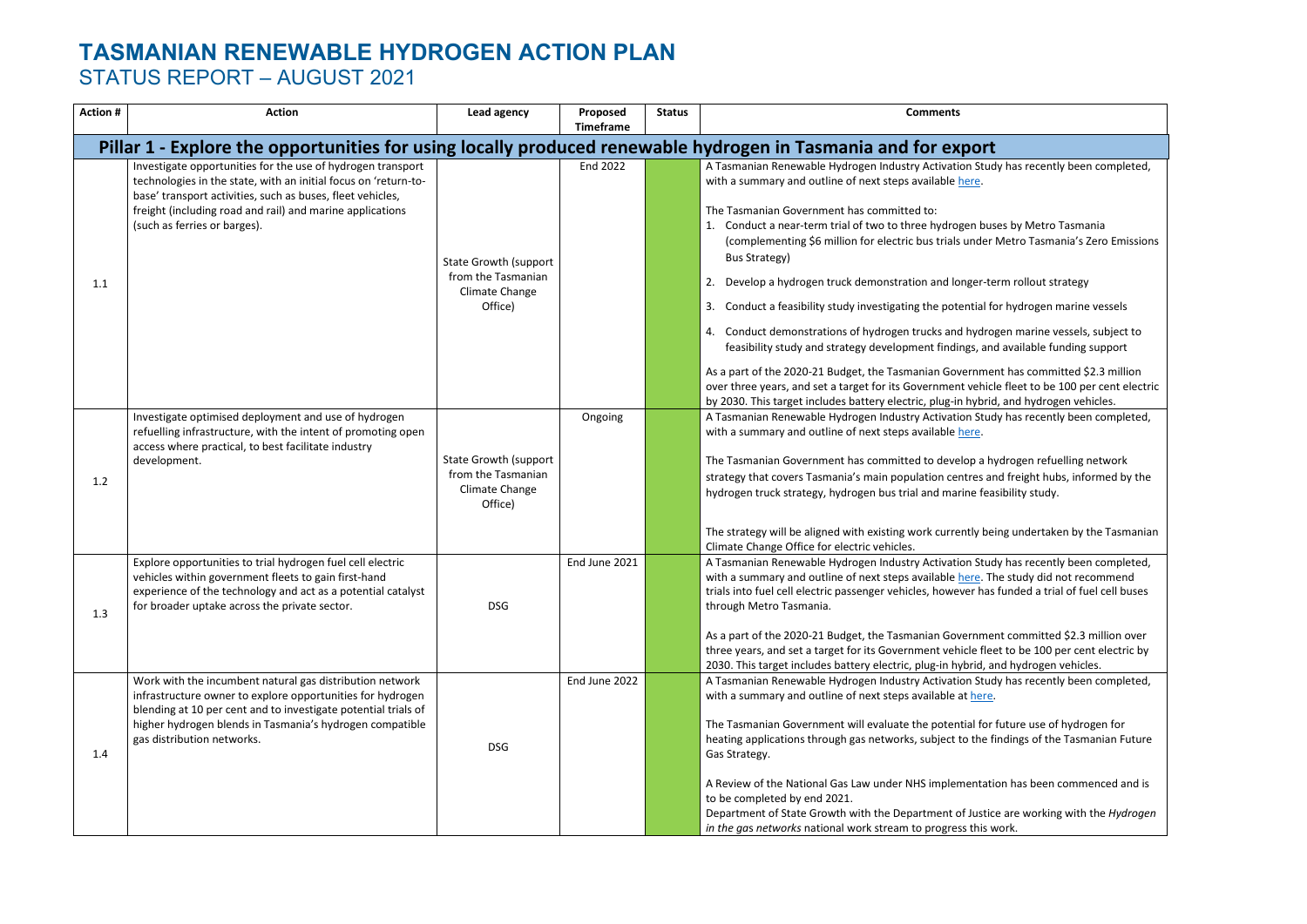| <b>Action#</b> | <b>Action</b>                                                                                                                                                                                                                             | Lead agency    | Proposed<br><b>Timeframe</b>   | <b>Status</b> | <b>Comments</b>                                                                                                                                                                                                                                                                                                                                                                                                                                                                                                           |
|----------------|-------------------------------------------------------------------------------------------------------------------------------------------------------------------------------------------------------------------------------------------|----------------|--------------------------------|---------------|---------------------------------------------------------------------------------------------------------------------------------------------------------------------------------------------------------------------------------------------------------------------------------------------------------------------------------------------------------------------------------------------------------------------------------------------------------------------------------------------------------------------------|
| 1.5            | Hydro Tasmania will investigate the production and use of<br>renewable hydrogen as a component of its hybrid energy<br>systems on King and Flinders Island, and for incorporation<br>into its hybrid energy solutions services.           | Hydro Tasmania | November<br>2020<br>(complete) |               | Hydro Tasmania has prepared a draft report outlining the o<br>hydrogen in its hybrid energy systems on King and Flinders<br>that hydrogen at small scale on the islands is economically<br>operational returns even if initial capital outlay was fully ful                                                                                                                                                                                                                                                               |
| 1.6            | Work with Tasmania's Antarctic and energy business sectors<br>to investigate the opportunity for hydrogen based<br>renewable energy systems to provide power and fuel<br>requirements in Antarctica.                                      | <b>DSG</b>     | <b>End December</b><br>2021    |               | Entura are discussing the potential for hydrogen use in rene<br>State Growth is progressing discussions with the Australian<br>Project Team as well as other relevant stakeholders to expl<br>renewables energy/hydrogen energy systems in Antarctica.                                                                                                                                                                                                                                                                    |
| 1.7            | Investigate industrial applications of Tasmanian renewable<br>hydrogen, including opportunities for the use of 'green'<br>ammonia and related products, derived from renewable<br>hydrogen, for use in the Tasmanian agricultural sector. | <b>DSG</b>     | <b>End December</b><br>2021    |               | Findings from the feasibility studies, that received funding s<br>Program, will inform this work. Findings from these feasibili<br>December 2021.<br>A Tasmanian Renewable Hydrogen Industry Activation Stud<br>with a summary and outline of next steps available at here.<br>focus on these applications.                                                                                                                                                                                                               |
| 1.8            | Investigate opportunities for export of renewable hydrogen<br>from identified sites, including the Bell Bay Advanced<br>Manufacturing Zone and in the north west coast region.                                                            | <b>DSG</b>     | Ongoing                        |               | The Department of State Growth and Office of the Coordina<br>work with key infrastructure providers and proponents to in<br>hydrogen production and export.<br>This includes participating in the National Hydrogen Infrasti<br>completed as a part of the National Hydrogen Strategy imp<br>Government will also support Tasmanian applicants to deve<br>the Australian Government's support for clean technologies<br>Investment Roadmap. An outline of how this funding will be<br>the National Hydrogen Project Team. |

opportunities for the use of rs Island. The report has identified Ily challenging, with negative funded.

enewable micro-grids with clients. an Antarctic Division and the Davis eplore the opportunities for

Ifform the fearsibility support under our Funding pility studies are anticipated before

udy has recently been completed, re. The Study did not, however,

Inator-General will continue to investigate the opportunities for

Istructure Assessment work, to be nplementation. The Tasmanian evelop 'hydrogen hubs', as a part of the Australian Governments its Support for the Support for the support  $i$ I be provided is being sought from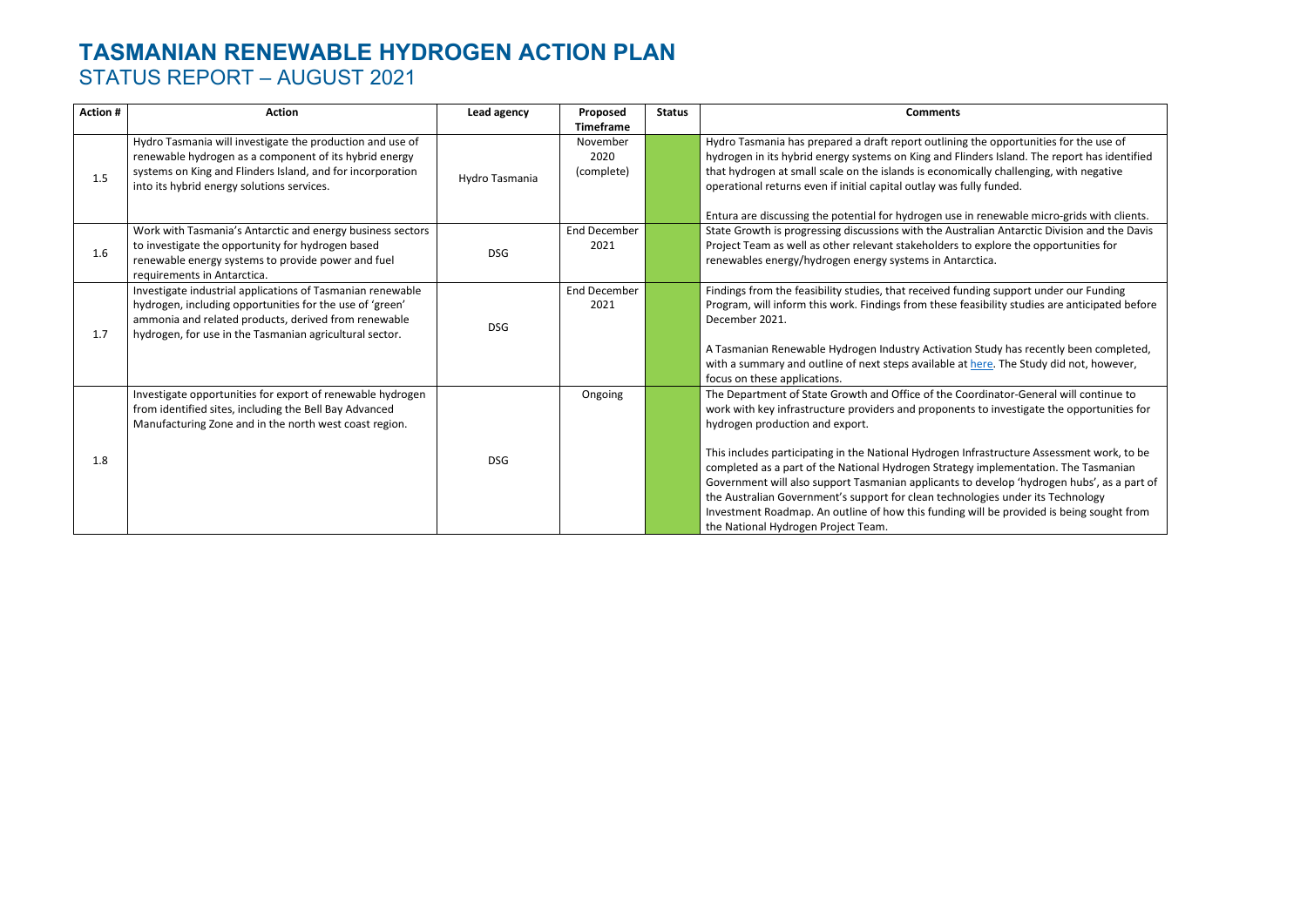| <b>Action #</b> | <b>Action</b>                                                                                                                                                                                                                                                              | Lead agency                          | Proposed<br><b>Timeframe</b> | <b>Status</b> | <b>Comments</b>                                                                                                                                                                                                                                                                                                                                                                                                                                                                                                                                                                                                                                                                                                                                                                                                                                                                                                                                                                                                                                                                                                                                                                                                                                                                                                                                                                                                                                                        |  |  |  |  |  |
|-----------------|----------------------------------------------------------------------------------------------------------------------------------------------------------------------------------------------------------------------------------------------------------------------------|--------------------------------------|------------------------------|---------------|------------------------------------------------------------------------------------------------------------------------------------------------------------------------------------------------------------------------------------------------------------------------------------------------------------------------------------------------------------------------------------------------------------------------------------------------------------------------------------------------------------------------------------------------------------------------------------------------------------------------------------------------------------------------------------------------------------------------------------------------------------------------------------------------------------------------------------------------------------------------------------------------------------------------------------------------------------------------------------------------------------------------------------------------------------------------------------------------------------------------------------------------------------------------------------------------------------------------------------------------------------------------------------------------------------------------------------------------------------------------------------------------------------------------------------------------------------------------|--|--|--|--|--|
|                 | Pillar 2 - Provide financial support for renewable hydrogen projects for export and domestic use, and continue investment<br>attraction activities including with international trade partners                                                                             |                                      |                              |               |                                                                                                                                                                                                                                                                                                                                                                                                                                                                                                                                                                                                                                                                                                                                                                                                                                                                                                                                                                                                                                                                                                                                                                                                                                                                                                                                                                                                                                                                        |  |  |  |  |  |
| 2.1             | Tasmania's Coordinator-General will continue its investment<br>attraction and industry development work, including with<br>prominent international proponents and consortia, to<br>facilitate investment in renewable hydrogen production for<br>export and domestic use.  | Office of the<br>Coordinator-General | Ongoing                      |               | The Office of the Coordinator-General is continuing to actively work with a range<br>proponents, including prominent international proponents and consortia, to facil<br>investment in renewable hydrogen production for export and domestic use.<br>Following the completion of the Tasmanian Renewable Hydrogen Industry Develo<br>Funding Program, the Office of the Coordinator-General is continuing to work wit<br>successful proponents to advance their feasibility studies.<br>The Tasmanian Renewable Hydrogen Prospectus (Prospectus) released by the Of<br>Coordinator-General in late 2019, continues to be a key part of the investment at<br>and industry development work.<br>Despite Covid-19, the Office has continued its international efforts engaging with<br>key international markets. This included Tasmania's presence at the Korean H2<br>Mobility+Energy Show 2021 which hosts leading companies in the hydrogen indu<br>around the world. Austrade presented on Tasmania's behalf utilising the materia<br>Prospectus and TRHAP.                                                                                                                                                                                                                                                                                                                                                                                                          |  |  |  |  |  |
| 2.2             | Continue to foster international partnerships with<br>governments and businesses in countries seeking to import<br>renewable hydrogen, including Japan, South Korea and<br>China, and to strengthen relationships through facilitating<br>and attending trade delegations. | Office of the<br>Coordinator-General | Ongoing                      |               | The Office of the Coordinator-General has actively worked to build relationships<br>government and businesses, within Australia and internationally. This work is or<br>While COVID-19 restrictions prevented physical travel in 2020, the Office continu<br>and engage extensively with potential proponents via a range of digital and onlin<br>to market Tasmania's credentials and opportunities for green hydrogen. The Offic<br>continues to engage key international markets with extensive engagement occur<br>countries including Japan and Korea.<br>Other work includes:<br>Working directly with many local, national and international investors an<br>proponents with tailored, confidential assistance.<br>Presentations at online investment seminars by senior OCG representative<br>$\bullet$<br>2020-21, promoting investment ready opportunities in hydrogen and util<br>renewable energy.<br>Developing additional tools, such as additional prospectuses and site foot<br>investors overcome the inability to attend site visits.<br>Working with the State's business development managers in China, Japar<br>Hong Kong SAR, USA and Singapore to promote the state's investment<br>opportunities.<br>A number of hydrogen MOUs are being progressed between Tasmania and partn<br>Northern Europe.<br>The Office of the Coordinator General and Renewables Tasmania continue to exp<br>hydrogen cooperation opportunities with Asian partners. |  |  |  |  |  |

tively work with a range of nts and consortia, to facilitate t and domestic use.

**Hydrogen Industry Development** is continuing to work with all

ectus) released by the Office of the part of the investment attraction

nal efforts engaging with a range of ence at the Korean H2 iies in the hydrogen industries from half utilising the materials in the

ed to build relationships with itionally. This work is ongoing.

2020, the Office continues to assist ange of digital and online platforms the market market reentings are the Coffice nsive engagement occurring with

ternational investors and

senior OCG representatives during ties in hydrogen and utilising

rospectuses and site footage to help

managers in China, Japan, the state's investment

een Tasmania and partners in

asmania continue to explore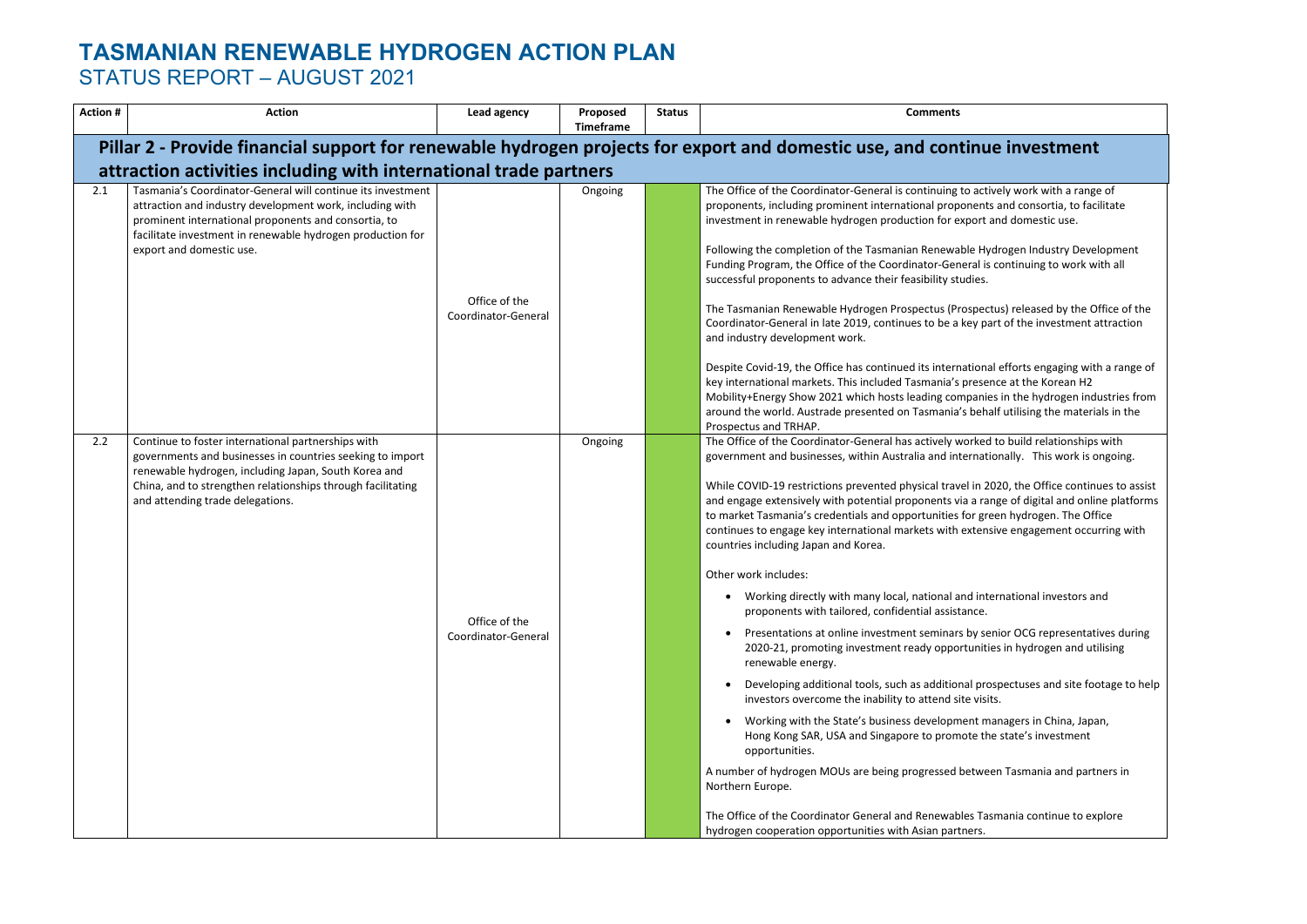| <b>Action #</b> | <b>Action</b>                                                                                                                                                                                                    | Lead agency                                           | Proposed<br><b>Timeframe</b>     | <b>Status</b> | <b>Comments</b>                                                                                                                                                                                                                                                                                                                                                                                                                                                                                                                                                                                                                                                                                                                                                                                      |
|-----------------|------------------------------------------------------------------------------------------------------------------------------------------------------------------------------------------------------------------|-------------------------------------------------------|----------------------------------|---------------|------------------------------------------------------------------------------------------------------------------------------------------------------------------------------------------------------------------------------------------------------------------------------------------------------------------------------------------------------------------------------------------------------------------------------------------------------------------------------------------------------------------------------------------------------------------------------------------------------------------------------------------------------------------------------------------------------------------------------------------------------------------------------------------------------|
| 2.3             | Industrial precincts in Tasmania, in particular the Bell Bay<br>Advanced Manufacturing Zone and in the north west coast<br>region, will continue to be promoted as prime hydrogen hub<br>locations.              | Office of the<br>Coordinator-<br>General              | Ongoing                          |               | The Office of the Coordinator-General has, and continues<br>Manufacturing Zone, and other industrial zones, as an ide<br>This has included promotion of Bell Bay in the Office of th<br>Renewable Hydrogen Prospectus, as well as holding deleg<br>BBAMZ was successful in receiving \$100 000 in seed fund<br>Hydrogen Technology Cluster grant program, with an add<br>the State Government to expand this work.<br>The Office continues to work closely with Renewables Tas<br>Tasmanian Government formal request for funding for BE<br>BBAMZ into a clean hydrogen hub.                                                                                                                                                                                                                         |
| 2.4             | Deliver a comprehensive \$50 million package of renewable<br>hydrogen support measures over 10 years through a<br>competitive Expression of Interest (EOI) process,<br>commencing in the second quarter of 2020. | DSG - Energy and<br><b>Strategic Projects</b><br>Team | Stage 1<br>completed.<br>Ongoing |               | Funding support for four feasibility studies was announce<br>for further information.<br>A Tasmanian Renewable Hydrogen Industry Activation Stu<br>with a summary and outline of next steps available here.<br>The Tasmanian Government has committed to conduct a<br>hydrogen buses by Metro Tasmania (complementing \$6 n<br>Metro Tasmania's Zero Emissions Bus Strategy).<br>Tasmania will also explore the potential for demonstratio<br>the areas of:<br>Heavy trucking;<br>Marine vessels; and<br>Heating applications in gas networks.<br>Building on this work, Tasmania will develop a hy<br>that covers Tasmania's main population centres a<br>Tasmania will also continue working with hydrogen proje<br>be provided where possible utilising remaining Tasmaniar<br>Development Funds. |
| 2.5             | Work collaboratively with supportive local governments and<br>representative organisations to facilitate renewable<br>hydrogen development.                                                                      | <b>DSG</b>                                            | Ongoing                          |               | The Tasmanian Government is working with local governr<br>develop a Tasmanian renewable hydrogen industry.<br>State Growth, in partnership with the Bell Bay Advanced I<br>established the Tasmanian Renewable Hydrogen Industry<br>and government to share information, collaborate, and he<br>implement the TRHAP and develop a Tasmanian hydroger<br>Network were held in Q3 2021 in the North, North-West,<br>200 attendees across the three events.                                                                                                                                                                                                                                                                                                                                             |

of to promote the Bell Bay Advanced al location for a hydrogen hub. he Coordinator-General's gations in the Zone. ling through the NERA Regional ditional \$200 000 contribution from smania as it develops the BAMZ, to assist the growth of ed on 17 November 2020. See [here](https://renewablestasmania.tas.gov.au/innovation_and_investment/renewable_hydrogen_investment_opportunity/tasmanian_renewable_hydrogen_industry_development_funding_program/tasmanian_hydrogen_demand_study) udy has recently been completed, I near-term trial of two to three million for electric bus trials under on projects and feasibility studies, in

drogen refuelling network strategy and freight hubs.

ect proponents. Funding support will n Renewable Hydrogen Industry

ment and representative bodies to

Manufacturing Zone, has But Network as a forum for industry nelp inform advice to government to en industry. The first meetings of the and South of the State, with over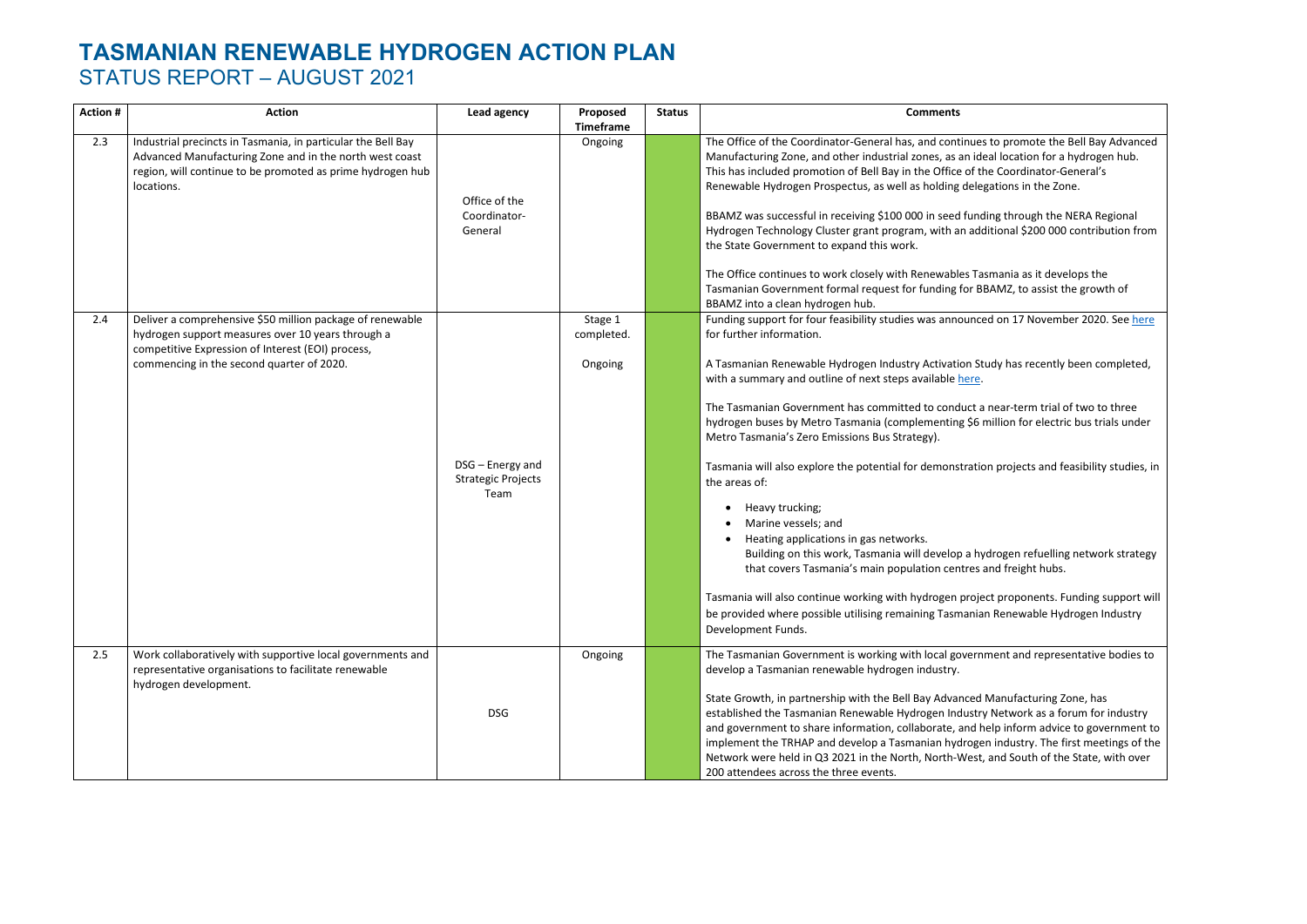| <b>Action#</b>                                                                                      | <b>Action</b>                                                                                                                                                                                                                                                                                                                                                                                                                                                                                                                          | Lead agency                                              | Proposed<br><b>Timeframe</b>     | <b>Status</b> | <b>Comments</b>                                                                                                                                                                                                                                                                                                                                                                                                                                                                                                                                                                                                                                                                                                                                                                                                                                                                                                                                                                                                                                     |  |  |  |  |
|-----------------------------------------------------------------------------------------------------|----------------------------------------------------------------------------------------------------------------------------------------------------------------------------------------------------------------------------------------------------------------------------------------------------------------------------------------------------------------------------------------------------------------------------------------------------------------------------------------------------------------------------------------|----------------------------------------------------------|----------------------------------|---------------|-----------------------------------------------------------------------------------------------------------------------------------------------------------------------------------------------------------------------------------------------------------------------------------------------------------------------------------------------------------------------------------------------------------------------------------------------------------------------------------------------------------------------------------------------------------------------------------------------------------------------------------------------------------------------------------------------------------------------------------------------------------------------------------------------------------------------------------------------------------------------------------------------------------------------------------------------------------------------------------------------------------------------------------------------------|--|--|--|--|
| Pillar 3 - Ensure a robust and supportive regulatory framework and assess supporting infrastructure |                                                                                                                                                                                                                                                                                                                                                                                                                                                                                                                                        |                                                          |                                  |               |                                                                                                                                                                                                                                                                                                                                                                                                                                                                                                                                                                                                                                                                                                                                                                                                                                                                                                                                                                                                                                                     |  |  |  |  |
| 3.1                                                                                                 | Continue progressing the Land Use Planning and Approvals<br>Amendment (Major Projects) Bill 2018. The Bill will amend<br>the Land Use Planning and Approvals Act 1993 to introduce<br>a new single assessment process for major projects.                                                                                                                                                                                                                                                                                              | DOJ - Planning Policy<br>Unit                            | September<br>2020<br>(completed) |               | Completed.<br>The Bill has passed through both houses of Parliament on 24 September 2020, and received<br>Royal Assent on 13 October 2020.                                                                                                                                                                                                                                                                                                                                                                                                                                                                                                                                                                                                                                                                                                                                                                                                                                                                                                          |  |  |  |  |
| 3.2                                                                                                 | Review state-based legislation and regulations that are<br>relevant to the hydrogen industry, particularly in regard to<br>safety, and participate in national regulatory review and<br>reform processes implemented under the National<br>Hydrogen Strategy.                                                                                                                                                                                                                                                                          | <b>DSG</b>                                               | Nov 2021                         |               | State Growth is coordinating the review of legislation with other Tasmanian Government<br>agencies as it relates to hydrogen. It is currently undertaking scoping work on this review,<br>and is expecting advice from a national review of energy legislation.<br>State Growth has engaged with other Australian jurisdictions and the Commonwealth in<br>relation to their hydrogen regulatory review work programs, to work collaboratively where<br>possible. Engagement is now also being coordinated through a hydrogen regulatory<br>frameworks sub-group (involving states/territories and the Commonwealth).<br>This work is progressing, however may not meet the intended timeframe due to reliance on<br>work being carried out in other jurisdictions.                                                                                                                                                                                                                                                                                 |  |  |  |  |
| 3.3                                                                                                 | Work collaboratively with other governments and industry<br>to facilitate the development of a renewable hydrogen<br>certification scheme that recognises and values Tasmania's<br>renewable energy characteristics and sustainable water<br>resources.                                                                                                                                                                                                                                                                                | <b>DSG</b>                                               | Ongoing                          |               | Work is underway nationally to develop a national certification scheme for hydrogen.<br>Renewables Tasmania has been working with Hydro Tasmania and the Clean Energy<br>Regulator on a proof-of-concept approach to verify that renewable electricity produced in<br>Tasmania will provide certainty to investors that Tasmanian renewable electricity is<br>traceable and verifiable. As a result, the Commonwealth government has outlined a<br>proposed approach to trace all renewable electricity by means of a market-based<br>mechanism. Renewables Tasmania is engaging with the Commonwealth to ensure this<br>scheme aligns with Tasmania's strategic interests.<br>The Department of State Growth has committed funding and in-kind support towards a<br>successful UTAS submission for an Australian Research Council linkage grant. Commencing<br>2022, the project will investigate a best practice approach for hydrogen certification at the<br>national and international levels, that also seeks to advance Tasmanian interests. |  |  |  |  |
| 3.4                                                                                                 | Work collaboratively with national infrastructure<br>assessments carried out under the National Hydrogen<br>Strategy.                                                                                                                                                                                                                                                                                                                                                                                                                  | <b>DSG</b>                                               | End June 2022                    |               | Funding has been secured by the National Hydrogen Project Team (NHPT) to carry out<br>national infrastructure assessments, and work began in mid-2021.<br>Renewables Tasmania is engaging with the NHPT to provide required infrastructure<br>information regarding key sites identified as prospective hydrogen production hubs, which<br>will inform assessment of future investment requirements.                                                                                                                                                                                                                                                                                                                                                                                                                                                                                                                                                                                                                                                |  |  |  |  |
| 3.5                                                                                                 | Work with local infrastructure providers to assess<br>infrastructure requirements associated with renewable<br>hydrogen developments. This will include working with<br>TasNetworks to assess the network requirements at<br>identified sites including the Bell Bay Advanced<br>Manufacturing Zone, and exploring options for minimising<br>network costs. Water requirements will be assessed in<br>consultation with TasWater and TasIrrigation. Port<br>requirements for export will be assessed in consultation<br>with TasPorts. | Office of Coordinator<br>General<br>DSG (Broader Issues) | End June 2021                    |               | The Department of State Growth through Renewables Tasmania and the Office of the<br>Coordinator-General have, and continue to work with local infrastructure providers and<br>engage specialist commercial advice to assess infrastructure requirements for renewable<br>hydrogen developments and to identify appropriate infrastructure projects to support<br>industry growth.<br>Assessing infrastructure requirements will also occur through a national assessment, which<br>began in 2021.<br>Successful proponents for the Tasmanian Renewable Hydrogen Industry Development<br>Funding Program will likely undertake similar infrastructure work as a part of their feasibility<br>analysis.                                                                                                                                                                                                                                                                                                                                               |  |  |  |  |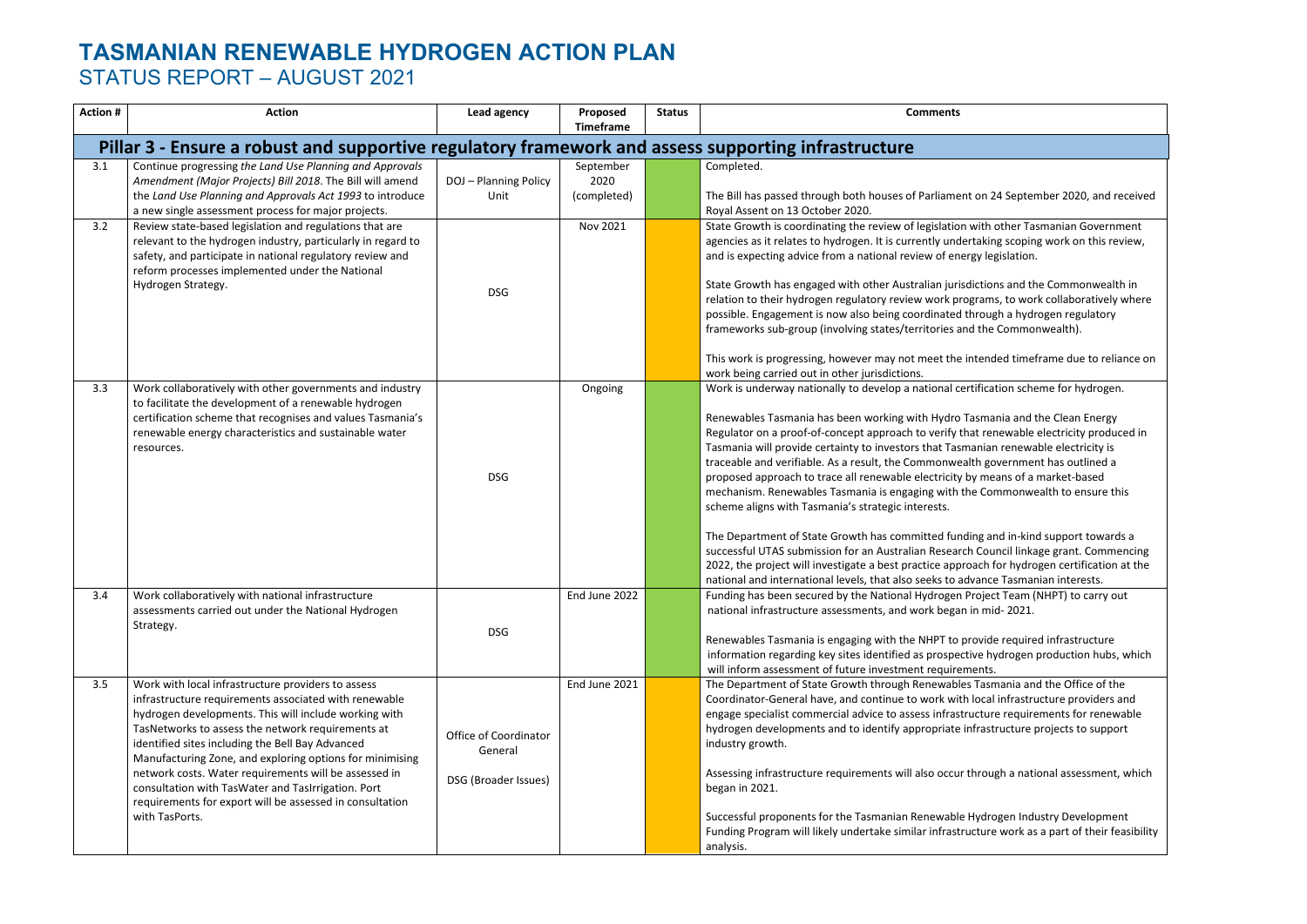| <b>Action #</b> | <b>Action</b>                                                                                            | Lead agency | Proposed          | <b>Status</b> | Comments                                                  |
|-----------------|----------------------------------------------------------------------------------------------------------|-------------|-------------------|---------------|-----------------------------------------------------------|
|                 |                                                                                                          |             | <b>Timeframe</b>  |               |                                                           |
| 3.6             | Establish a dedicated Renewable Hydrogen Development                                                     |             | <b>Budget Day</b> |               | The Department of State Growth has been allocated fund    |
|                 | Unit within the Department of State Growth to support                                                    |             | 2021              |               | provide additional staffing and project support necessary |
|                 | implementation of the Tasmanian Renewable Hydrogen                                                       |             |                   |               | focus over the coming months will be finalising recruitme |
|                 | Action Plan, and support Tasmania's contribution to<br>implementation of the National Hydrogen Strategy. | <b>DSG</b>  |                   |               | implement the TRHAP and support the implementation of     |
|                 |                                                                                                          |             |                   |               | In line with the announcement by the Premier of Tasmani   |
|                 |                                                                                                          |             |                   |               | Development Unit will transition into the newly created R |
|                 |                                                                                                          |             |                   |               | Industries Tasmania.                                      |

 $T$  ding in the 2021-22 Budget to  $\widetilde{\rho}$  to implement the TRHAP. The ent of additional resources to f the National Hydrogen Strategy.

iia on Budget day, the Hydrogen Renewables, Climate, and Future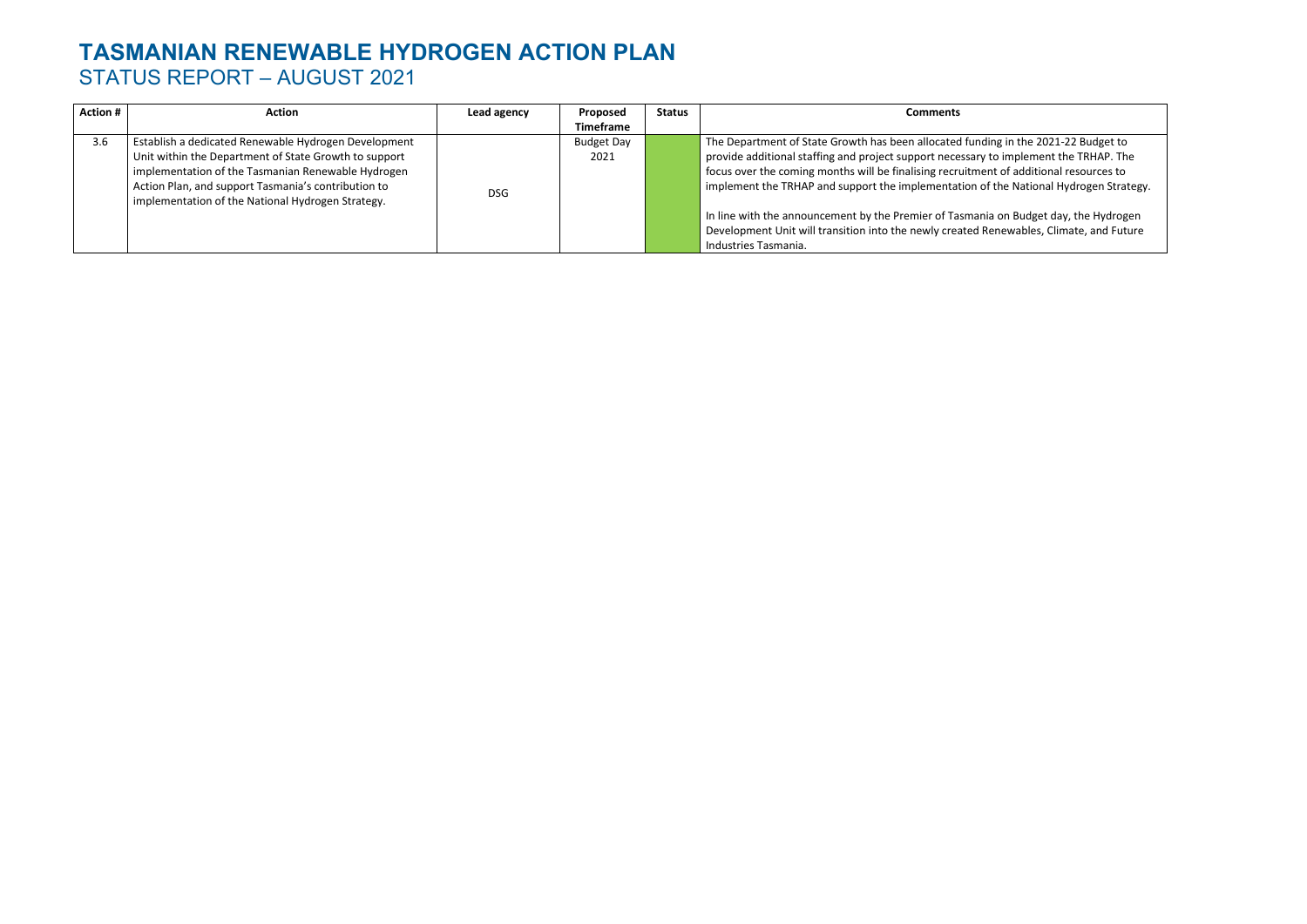| <b>Action #</b>                                                                                       | <b>Action</b>                                                                                                                                                                                                                                                                            | Lead agency           | Proposed<br><b>Timeframe</b>    | <b>Status</b> | <b>Comments</b>                                                                                                                                                                                                                                                                                                                                                                                                                                                                                                                                                                                                                                                                                                                                                                                                                                                                                                                                                                                                                                                                                                                                           |  |  |  |  |
|-------------------------------------------------------------------------------------------------------|------------------------------------------------------------------------------------------------------------------------------------------------------------------------------------------------------------------------------------------------------------------------------------------|-----------------------|---------------------------------|---------------|-----------------------------------------------------------------------------------------------------------------------------------------------------------------------------------------------------------------------------------------------------------------------------------------------------------------------------------------------------------------------------------------------------------------------------------------------------------------------------------------------------------------------------------------------------------------------------------------------------------------------------------------------------------------------------------------------------------------------------------------------------------------------------------------------------------------------------------------------------------------------------------------------------------------------------------------------------------------------------------------------------------------------------------------------------------------------------------------------------------------------------------------------------------|--|--|--|--|
| Pillar 4 - Build community and industry awareness, develop skills, and support research and education |                                                                                                                                                                                                                                                                                          |                       |                                 |               |                                                                                                                                                                                                                                                                                                                                                                                                                                                                                                                                                                                                                                                                                                                                                                                                                                                                                                                                                                                                                                                                                                                                                           |  |  |  |  |
| 4.1                                                                                                   | Ensure nationally developed community education and<br>awareness raising materials and programs related to<br>hydrogen are relevant for, and made available to, the<br>Tasmanian community.                                                                                              | <b>DSG</b>            | June 2022                       |               | Tasmania is leading the implementation of the communit<br>Action Items under the National Hydrogen Strategy (Action<br>The agreed approach and funding was agreed to by other<br>December 2020. A working group is being established to<br>involvement from other jurisdictions, and a consultant ha<br>1 of this work, due for completion in October 2021. Fundi<br>this work will be sought in late 2021.                                                                                                                                                                                                                                                                                                                                                                                                                                                                                                                                                                                                                                                                                                                                               |  |  |  |  |
| 4.2                                                                                                   | Facilitate the delivery of community education and<br>awareness raising sessions related to renewable hydrogen.                                                                                                                                                                          | <b>DSG</b>            | June 2022<br>End 2020 (initial) |               | A plan for Tasmanian community education and engagem<br>outcome of the 2021-22 Tasmanian Budget, State Growth<br>the necessary personnel to implement this plan.<br>Tasmanian education and engagement will leverage the v<br>Growth to implement the community education and enga<br>Hydrogen Strategy.                                                                                                                                                                                                                                                                                                                                                                                                                                                                                                                                                                                                                                                                                                                                                                                                                                                  |  |  |  |  |
| 4.3                                                                                                   | Continue to facilitate industry stakeholder engagement,<br>including through the delivery of an industry workshop in<br>2020 to advance the Tasmanian Renewable Hydrogen<br>Action Plan.                                                                                                 | <b>DSG</b>            | Ongoing                         |               | Industry stakeholder engagement is ongoing.<br>State Growth, in partnership with the Bell Bay Advanced I<br>established the Tasmanian Renewable Hydrogen Industry<br>and government to share information, collaborate, and h<br>implement the TRHAP and develop a Tasmanian hydroge<br>Network were held in Q3 2021 in the North, North-West,<br>200 attendees across the three events.                                                                                                                                                                                                                                                                                                                                                                                                                                                                                                                                                                                                                                                                                                                                                                   |  |  |  |  |
| 4.4                                                                                                   | Facilitate the implementation of the Australian Government<br>funded \$17 million 'Energising Tasmania' initiative, to<br>provide training in major energy development related<br>priority skills needs areas such as engineering, project<br>management, civil construction and trades. | DSG - Skills Tasmania | Under<br>implementation         |               | State Growth is implementing the Energising Tasmania in<br>A main component of this is the Energising Tasmania Trai<br>subsidised training places to deliver nationally recognised<br>of priority skills, needed to support energy developments<br>The Grant Round was extended until3 September 2021. S<br>The first iterations of two new funding programs which re<br>Agreement for Energising Tasmania were released in Octo<br>The Energy and Infrastructure Training Market Developm<br>registered training organisations to increase training capa<br>that respond to the needs of Tasmania's energy (and rela<br>the Fund closed in 5 2021. The second round of the Fund<br>open over the course of 2022. See here for further inform<br>The Energy and Infrastructure Workforce Development F<br>organisations undertake projects and activities that are re<br>of Tasmania's energy (and related) sectors. The first roun<br>2020, and the second round has now launched, and will r<br>2021. For details, see here.<br>Five applicants were successful in being allocated funding<br>projects which respond to the key objectives of the Fund. |  |  |  |  |

ty education and engagement on Items  $5.1$  and  $5.2$ ).

**Australian jurisdictions in** guide the process, with as been engaged to carry out phase ling to progress to further stages of

ment has been developed, and as an h has commenced work to recruit

work being undertaken by State agement work under the National

Manufacturing Zone, has Retwork as a forum for industry nelp inform advice to government to en industry. The first meetings of the , and South of the State, with over

nitiative.

ining Fund, which provides fully I qualifications to workers in areas in Tasmania.

Se[e here](https://www.skills.tas.gov.au/providers/rto/funding_programs_for_endorsed_rtos/energising_tasmania_training_fund) for further information.

eflect key outputs of the **Project** tober 2020 and have now closed.

The Fund intends to support acity and undertake other projects ated) sectors. The first iteration of I has now launched, and will be mation.

Fund aims to support eligible esponsive to the workforce needs nd of the Fund closed in December remain open until 23 September

five applicants from the first round to deliver . Two of these have a specific focus